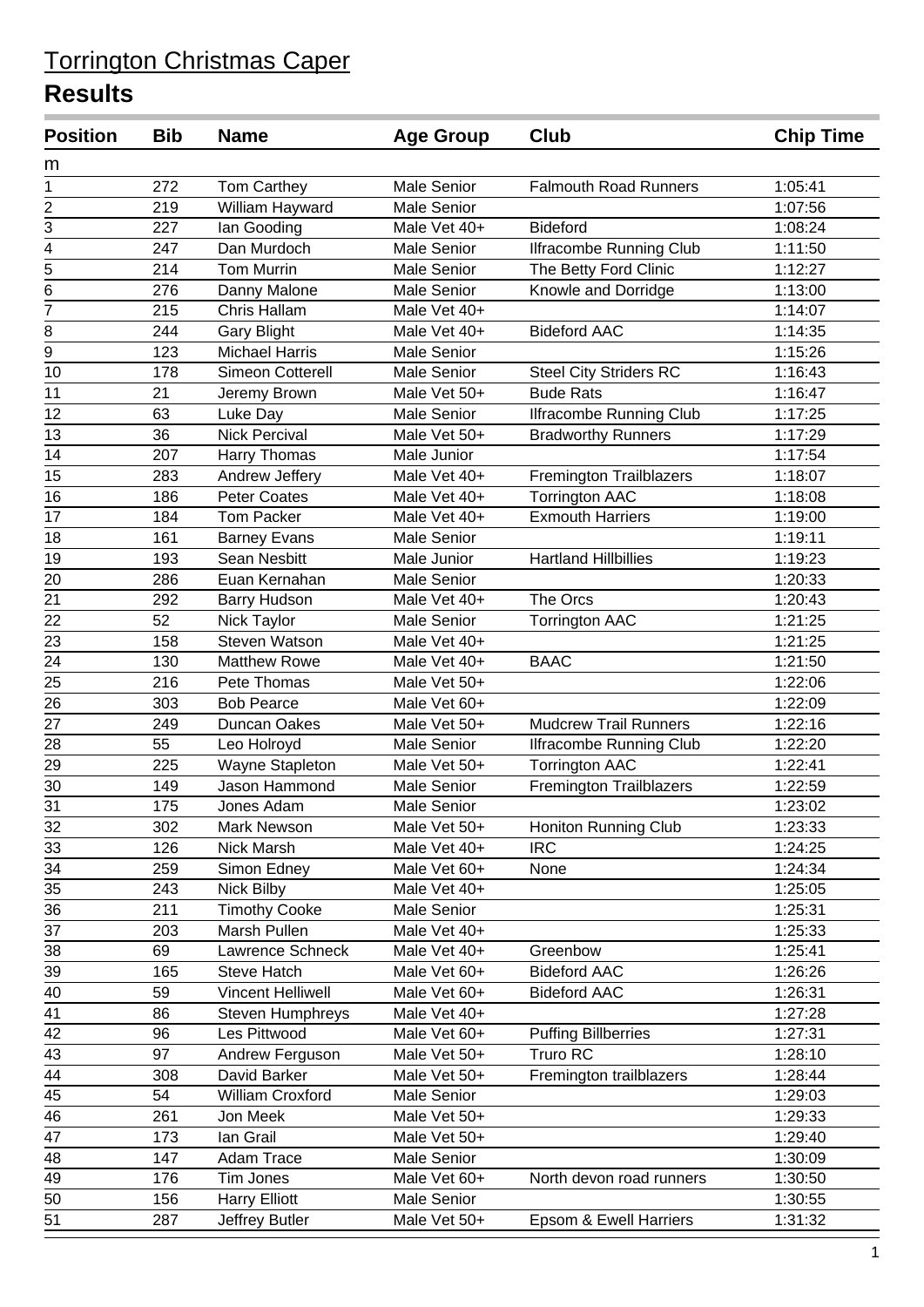| <b>Position</b> | <b>Bib</b> | <b>Name</b>                | <b>Age Group</b>   | <b>Club</b>                    | <b>Chip Time</b> |
|-----------------|------------|----------------------------|--------------------|--------------------------------|------------------|
| 52              | 181        | <b>Graham Newton</b>       | Male Vet 60+       | South West veterans AC         | 1:32:25          |
| 53              | 212        | Paul Corthine              | Male Senior        | <b>Bude rats</b>               | 1:32:48          |
| 54              | 30         | Lloyd James                | Male Vet 50+       | <b>Fremington Trailblazers</b> | 1:32:58          |
| 55              | 267        | James Speak                | <b>Male Senior</b> | Aquabois                       | 1:33:05          |
| 56              | 179        | <b>Richard Luxton</b>      | <b>Male Senior</b> |                                | 1:33:11          |
| $\overline{57}$ | 236        | Steven Whitworth           | Male Senior        | Ilfracombe running club        | 1:33:32          |
| 58              | 290        | Keith Hoadley              | Male Vet 50+       | torrington aac                 | 1:33:34          |
| 59              | 164        | <b>Steve Sanders</b>       | Male Vet 60+       | Bideford aac                   | 1:33:43          |
| 60              | 306        | John Sleep                 | Male Vet 40+       | <b>Bideford AAC</b>            | 1:34:05          |
| 61              | 315        | Ben Epps                   | Male Vet 40+       | Teignbridge Trotters           | 1:34:28          |
| 62              | 148        | Peter Jennings             | Male Vet 50+       |                                | 1:34:43          |
| 63              | 88         | <b>Conrad Stevens</b>      | Male Vet 50+       | Torrington                     | 1:35:18          |
| 64              | 182        | Gareth Godwin              | Male Vet 40+       |                                | 1:35:18          |
| 65              | 79         | Andrew Wooff               | Male Vet 40+       | Ilfracombe Running club        | 1:36:09          |
| 66              | 101        | Daniel Llamosa             | <b>Male Senior</b> | N/A                            | 1:36:15          |
| 67              | 250        | <b>Tim Felton</b>          | Male Vet 60+       | <b>Tiverton Harriers</b>       | 1:36:19          |
| 68              | 248        | David Meardon              | Male Vet 50+       | Hatherleigh runners            | 1:37:14          |
| 69              | 85         | Simon Oliver               | Male Vet 60+       | Ilfracombe                     | 1:37:16          |
| 70              | 107        | Darren Avery               | Male Vet 40+       |                                | 1:37:30          |
| 71              | 87         | <b>Grantley South</b>      | Male Vet 50+       | Ilfracombe running club        | 1:37:34          |
| 72              | 281        | James Millichope           | Male Vet 40+       |                                | 1:38:37          |
| 73              | 183        | Roger Wickham              | Male Vet 50+       |                                | 1:39:47          |
| $\overline{74}$ | 210        | Simon English              | Male Vet 40+       | Fremington trailblazers        | 1:40:19          |
| 75              | 92         | Darren Reed                | Male Vet 40+       |                                | 1:41:17          |
| 76              | 201        | Andy North                 | Male Vet 60+       | <b>Fremington Trailblazers</b> | 1:43:21          |
| 77              | 192        | <b>Mark Nesbitt</b>        | Male Vet 60+       | <b>Hartland Hillbillies</b>    | 1:43:44          |
| 78              | 313        | <b>Tim Baker</b>           | Male Vet 40+       | <b>Ilfracombe Running Club</b> | 1:44:03          |
| 79              | 285        | Philip Buckland            | Male Vet 40+       |                                | 1:44:09          |
| 80              | 95         | Gary Kemp                  | Male Vet 50+       | <b>Ilfracombe Running Club</b> | 1:44:16          |
| 81              | 61         | Peter Westmacott           | Male Vet 50+       |                                | 1:44:42          |
| 82              | 143        | Paul Skipp                 | Male Vet 50+       | <b>Bude rats</b>               | 1:46:14          |
| 83              | 200        | <b>Neil Garrett</b>        | Male Vet 40+       |                                | 1:46:43          |
| 84              | 296        | Jake Thompson              | Male Senior        |                                | 1:47:06          |
| 85              | 134        | Lee Meredith               | Male Vet 50+       | Fremington trailblazer         | 1:47:35          |
| 86              | 50         | Mark Richardson            | Male Vet 50+       | <b>Bradworthy runners</b>      | 1:47:51          |
| 87              | 45         | Jeremy Jollow              | Male Vet 50+       | <b>Bradworthy Runners</b>      | 1:47:56          |
| 88              | 278        | Jenson Cozens              | Male Senior        |                                | 1:48:31          |
| 89              | 94         | Vince Irwin                | Male Vet 50+       | <b>Ilfracombe Running Club</b> | 1:48:39          |
| 90              | 222        | Lee Smale                  | Male Vet 50+       | <b>Fremington Trailblazers</b> | 1:48:42          |
| 91              | 238        | Christopher Dorain         | Male Vet 40+       |                                | 1:49:35          |
| 92              | 174        | Luke Sturtridge            | Male Vet 40+       | Storm Plymouth                 | 1:50:13          |
| 93              | 232        | Paul Drew                  | Male Vet 50+       | None                           | 1:51:51          |
| 94              | 237        | Hoi Lo                     | Male Vet 40+       |                                | 1:52:22          |
| 95              | 169        | Dave Pickard               | Male Vet 60+       | Launceston RR                  | 1:52:40          |
| 96              | 204        | Denis Johns                | Male Vet 60+       |                                | 1:54:04          |
| $\overline{97}$ | 152        | <b>Mark Burnett</b>        | Male Vet 50+       | The ORCs                       | 1:54:52          |
| 98              | 146        | <b>Connor Macgillivray</b> | Male Senior        |                                | 1:55:39          |
| 99              | 224        | Steven Jackson             | Male Vet 60+       |                                | 1:56:41          |
| 100             | 106        | Chris Carey                | Male Senior        |                                | 1:56:42          |
| 101             | 151        | <b>Terry Pooley</b>        | Male Vet 40+       |                                | 1:59:59          |
| 102             | 60         | Mike Tunney                | Male Vet 50+       | <b>Bude Rats</b>               | 2:00:01          |
| 103             | 275        | Simon Finn                 | Male Vet 40+       | <b>Bude RATs</b>               | 2:00:03          |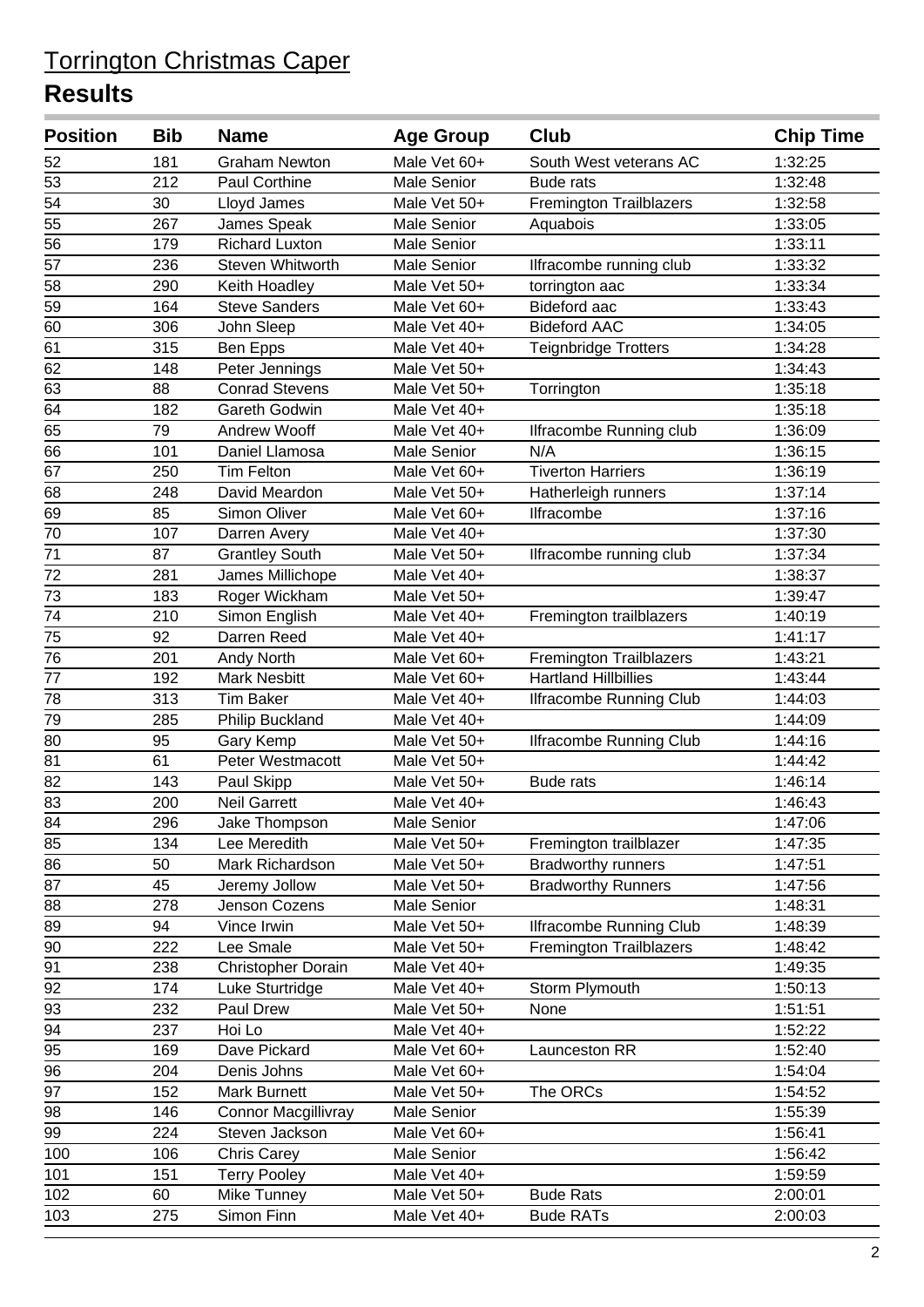| <b>Position</b> | <b>Bib</b>            | <b>Name</b>                           | <b>Age Group</b>                       | <b>Club</b>                           | <b>Chip Time</b>   |
|-----------------|-----------------------|---------------------------------------|----------------------------------------|---------------------------------------|--------------------|
| 104             | 305                   | <b>Stuart Colwill</b>                 | Male Vet 50+                           | <b>Bude RATS</b>                      | 2:00:04            |
| 105             | 136                   | Simon Dowling                         | Male Vet 50+                           | <b>Bude Rats</b>                      | 2:00:06            |
| 106             | 299                   | <b>Charlie Golder</b>                 | Male Senior                            |                                       | 2:01:58            |
| 107             | 312                   | Jeremy Rowe                           | Male Vet 50+                           | Just jog Bideford                     | 2:01:59            |
| 108             | 257                   | Darren Parish                         | Male Senior                            |                                       | 2:02:10            |
| 109             | 253                   | Anthony Lambert                       | Male Vet 50+                           |                                       | 2:03:44            |
| 110             | 135                   | <b>Tim Langmead</b>                   | Male Vet 60+                           |                                       | 2:03:46            |
| 111             | 167                   | <b>Steve Beer</b>                     | Male Vet 60+                           |                                       | 2:03:47            |
| 112             | 180                   | <b>Tim Cloke</b>                      | <b>Male Senior</b>                     |                                       | 2:04:25            |
| 113             | 129                   | David Proffitt                        | Male Vet 60+                           | <b>Lliswerry Runners</b>              | 2:07:45            |
| 114             | 233                   | Mark Bigmore                          | Male Vet 50+                           | <b>Fremington Trailblazers</b>        | 2:11:17            |
| 115             | 264                   | Marco Oliveira                        | Male Vet 50+                           | <b>Fremington Trailblazers</b>        | 2:16:05            |
| 116             | 150                   | Nick Fishleigh                        | Male Senior                            |                                       | 2:17:16            |
| 117             | 228                   | Darren Bridle                         | Male Vet 40+                           | The Orcs                              | 2:21:59            |
| 118             | 102                   | Pete Llamosa                          | Male Vet 50+                           | Ilfracombe running club               | 2:22:36            |
| <b>DNF</b>      | 82                    | Mike Robinson                         | Male Vet 40+                           | Ilfracombe running club               |                    |
| f               |                       |                                       |                                        |                                       |                    |
| 1               | 260                   | Jo Meek                               | Female Vet 35+                         | Winchester & District AC              | 1:12:38            |
|                 | 298                   | Sian Longthorpe                       | Female Vet 35+                         |                                       | 1:14:51            |
| $\frac{2}{3}$   | 301                   | Jodie Gauld                           | <b>Female Senior</b>                   | St Austell RC                         | 1:20:48            |
| $\overline{4}$  | 113                   | Davina Brown                          | <b>Female Senior</b>                   | <b>Bideford AAC</b>                   | 1:23:49            |
| $\overline{5}$  | 5                     | Amy Alford                            | Female Vet 35+                         | <b>Bideford Amateur Athletic Club</b> | 1:25:24            |
| 6               | 240                   | Zoe Binnion                           | Female Vet 35+                         |                                       | 1:25:59            |
| $\overline{7}$  | 198                   | <b>Becky Williamson</b>               | Female Vet 35+                         | Ilfracombe running club               | 1:26:09            |
| 8               | 104                   | Kathryn Beades                        | Female Vet 35+                         | Ilfracombe running club               | 1:26:09            |
| $\overline{9}$  | 22                    | Chantal Harp                          | Female Vet 35+                         | none                                  | 1:28:24            |
| 10              | 311                   | Sarah Burns                           | Female Vet 45+                         | <b>East London Runners</b>            | 1:28:28            |
| 11              | 10                    | Holly Webbe                           | Female Vet 35+                         | <b>Bideford Amateur Athletic Club</b> | 1:28:32            |
| 12              | 291                   | Marilyn Blair                         | Female Vet 55+                         | <b>Torrington AC</b>                  | 1:29:28            |
| 13              | 187                   | Natasha Cornish                       | Female Vet 45+                         |                                       | 1:31:08            |
| 14              | 35                    | <b>Vicky Percival</b>                 | Female Vet 45+                         | <b>Bradworthy Runners</b>             | 1:32:07            |
| 15              | 300                   | Amy Blackburn                         | <b>Female Senior</b>                   | Mile high                             | 1:33:02            |
| 16              | 71                    | Ann Lonie                             | Female Vet 45+                         | <b>Torrington AAC</b>                 | 1:33:37            |
| 17              | 1                     | Louisa Roberts                        | Female Vet 35+                         | The Orcs                              | 1:34:04            |
| 18              | 197                   | Nina Hussell                          | Female Vet 35+                         | Ilfracombe running club               | 1:36:13            |
| 19              | 229                   | Jenny Evans                           | Female Vet 45+                         | Ilfracombe running club               | 1:36:25            |
| 20              | 9                     | <b>Jess Gierke</b>                    | Female Vet 45+                         | <b>Bideford AAC</b>                   | 1:38:18            |
| 21              | 80                    | Joanna Jones                          | Female Vet 35+                         |                                       | 1:38:54            |
| 22              | 284                   | Katie Lowe                            | Female Vet 35+                         | South London Harriers                 | 1:39:32            |
| $\overline{23}$ | 157                   | Lizzi Stevenson                       | <b>Female Senior</b>                   | <b>Bideford AAC</b>                   | 1:40:18            |
| 24              | 33                    | <b>Claire King</b>                    | Female Vet 45+                         | Fremington trailblazers               | 1:40:26            |
| 25              | 41                    | Hayley Jollow                         | Female Vet 45+                         | <b>Bradworthy Runners</b>             | 1:41:12            |
| 26              | 114<br>$\overline{2}$ | <b>Standford Susan</b>                | Female Vet 55+                         |                                       | 1:41:41            |
| $\overline{27}$ |                       | Olivia Ellis                          | <b>Female Senior</b>                   | <b>TAAC</b>                           | 1:42:42            |
| 28              | 62                    | Debbie Green                          | Female Vet 35+                         | Ilfracombe                            | 1:44:43            |
| 29<br>30        | 53<br>194             | Jo Hedderly                           | Female Vet 45+<br>Female Vet 55+       | <b>Bideford AAC</b><br><b>NDRR</b>    | 1:44:45<br>1:45:29 |
|                 |                       | Ruth Henry                            |                                        |                                       |                    |
| 31<br>32        | 189<br>138            | Katrina Dearson<br><b>Nell Gierke</b> | Female Vet 45+<br><b>Female Senior</b> | <b>Bideford AAC</b>                   | 1:45:29<br>1:45:46 |
| 33              | 199                   | <b>Kate Pates</b>                     | Female Vet 35+                         | <b>Bude Rats</b>                      | 1:46:43            |
| 34              | 24                    | Lucy Foley-Norman                     | Female Vet 35+                         | <b>Fremington Trailblazers</b>        | 1:46:45            |
| 35              | 137                   | Pippa Beer                            | <b>Female Senior</b>                   |                                       | 1:47:11            |
|                 |                       |                                       |                                        |                                       |                    |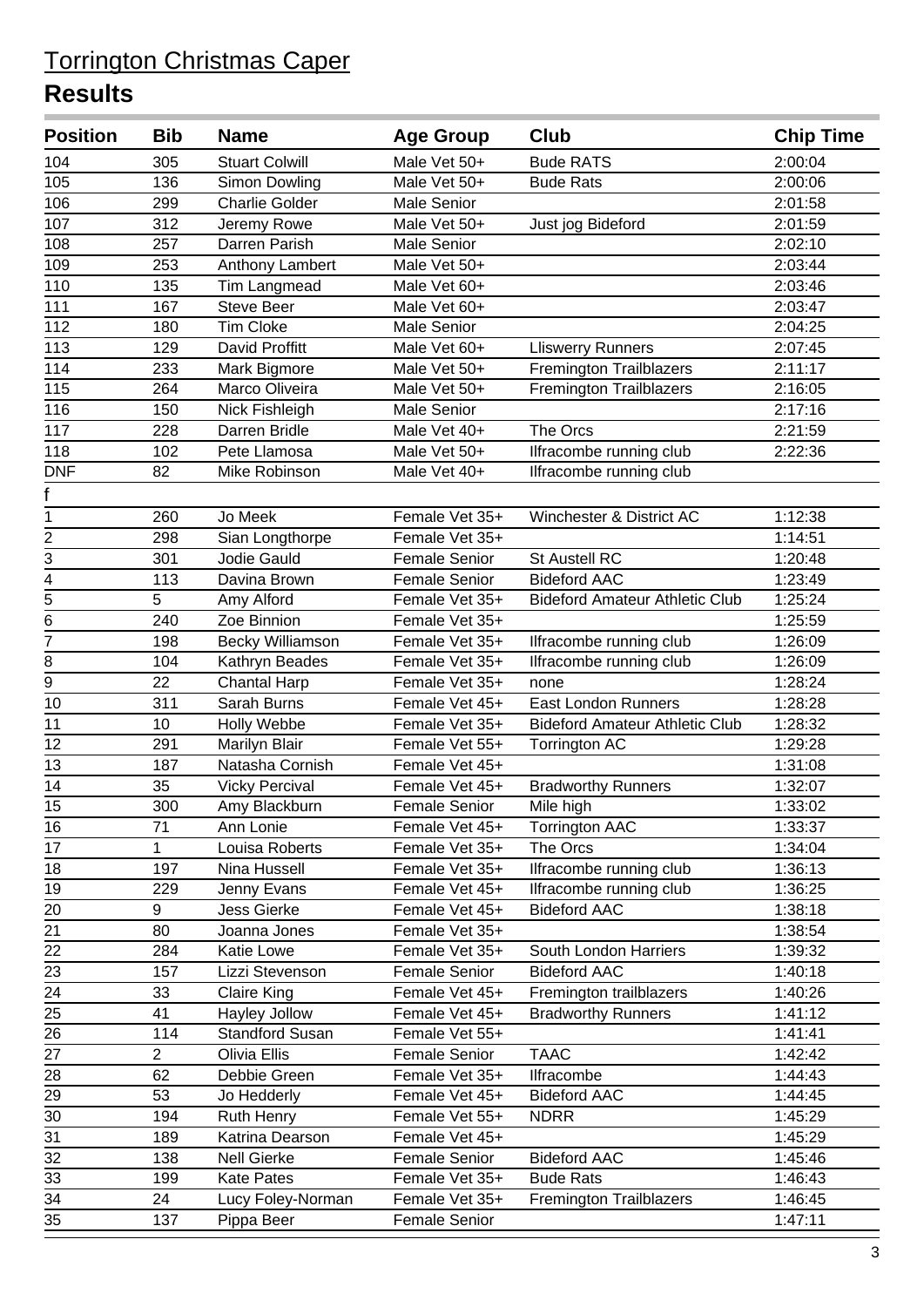| <b>Position</b> | <b>Bib</b> | <b>Name</b>              | <b>Age Group</b>     | <b>Club</b>                      | <b>Chip Time</b> |
|-----------------|------------|--------------------------|----------------------|----------------------------------|------------------|
| 36              | 84         | Nicola Oliver            | Female Vet 55+       | Ilfracombe RC                    | 1:47:17          |
| 37              | 185        | Kate Wilson              | Female Vet 55+       | Okehampton RC                    | 1:47:17          |
| 38              | 279        | <b>Claire Harris</b>     | Female Vet 35+       | <b>Fremington Trailblazers</b>   | 1:47:29          |
| 39              | 124        | Michaela Hillman         | Female Vet 55+       | <b>Torrington AAC</b>            | 1:47:29          |
| 40              | 294        | Jo Connock               | Female Vet 35+       |                                  | 1:47:57          |
| 41              | 127        | Annie Bover              | Female Vet 35+       | <b>Bude rats</b>                 | 1:48:00          |
| 42              | 304        | <b>Tracy McKay</b>       | Female Vet 45+       |                                  | 1:48:13          |
| 43              | 31         | <b>Terry Gaunt</b>       | Female Vet 55+       | Fremington Trailblazers          | 1:48:22          |
| 44              | 277        | Nicole Whitear           | Female Senior        | Torrington amateur athletic club | 1:48:30          |
| 45              | 170        | Deborah Freeman          | Female Vet 45+       | <b>Ilfracombe</b>                | 1:48:40          |
| 46              | 268        | Maryl Steyn              | Female Vet 35+       | <b>Bude RATS</b>                 | 1:48:53          |
| 47              | 273        | <b>Liz Stevens</b>       | Female Senior        |                                  | 1:48:54          |
| 48              | 206        | Lizzie Hustwayte         | Female Vet 45+       |                                  | 1:49:03          |
| 49              | 231        | Katharine Donachie       | Female Vet 35+       |                                  | 1:49:03          |
| 50              | 205        | Carol Bourner            | Female Vet 45+       |                                  | 1:49:04          |
| 51              | 235        | Melanie Bishop           | Female Vet 35+       |                                  | 1:49:04          |
| 52              | 209        | Ali Griffith             | Female Vet 35+       |                                  | 1:49:04          |
| 53              | 310        | Alison Reed              | Female Vet 35+       |                                  | 1:49:06          |
| $\overline{54}$ | 109        | <b>Katie Baker</b>       | Female Senior        | Fremington Trailblazers          | 1:49:28          |
| 55              | 75         | Rachael Pomeroy          | Female Vet 35+       | <b>Bradworthy runners</b>        | 1:49:43          |
| 56              | 46         | Paula Kingdon            | Female Vet 55+       |                                  | 1:50:31          |
| 57              | 293        | Kate Morne               | Female Vet 35+       |                                  | 1:51:05          |
| 58              | 262        | Lucy Jay                 | Female Vet 55+       |                                  | 1:51:31          |
| 59              | 266        | <b>Mandy Sanders</b>     | Female Vet 45+       | <b>TAAC</b>                      | 1:51:31          |
| 60              | 282        | Elizabeth Nabb           | Female Vet 35+       |                                  | 1:51:34          |
| 61              | 168        | Linda Pickard            | Female Vet 55+       | Launceston RR                    | 1:52:40          |
| 62              | 177        | Hannah Thomas            | <b>Female Senior</b> |                                  | 1:53:33          |
| 63              | 309        | Georgina Kelly           | Female Vet 35+       |                                  | 1:54:51          |
| 64              | 153        | <b>Tanya Gillett</b>     | Female Vet 45+       | The ORCs                         | 1:54:52          |
| 65              | 145        | Elizabeth Macgillivray   | Female Vet 45+       |                                  | 1:55:39          |
| 66              | 56         | Sally Tapp               | Female Vet 35+       | <b>Ilfracombe Running Club</b>   | 1:56:15          |
| $\overline{67}$ | 196        | Paula Wilkinson          | Female Vet 45+       |                                  | 1:56:42          |
| 68              | 133        | Dawn Teed                | Female Vet 55+       | <b>Exmouth Harriers AAC</b>      | 1:56:52          |
| 69              | 144        | Konstantina Samara       | Female Vet 45+       | <b>Bude RATS</b>                 | 1:59:58          |
| 70              | 256        | <b>Bethan Bennett</b>    | Female Senior        | ndrr                             | 1:59:58          |
| 71              | 15         | Suzanne Brown            | Female Vet 45+       | <b>Bude Rats</b>                 | 1:59:59          |
| 72              | 128        | Karen Hilton             | Female Vet 45+       | bude rats                        | 1:59:59          |
| 73              | 125        | <b>Claire Strong</b>     | Female Vet 35+       | <b>Bude Rats</b>                 | 2:00:00          |
| 74              | 140        | Colleen Finn             | Female Vet 35+       | <b>Bude RATs</b>                 | 2:00:01          |
| 75              | 112        | Liz Stokes               | Female Vet 35+       | <b>Bude Rats</b>                 | 2:00:01          |
| $\overline{76}$ | 255        | <b>Caroline Bennett</b>  | Female Vet 55+       | ndrr                             | 2:01:14          |
| 77              | 202        | Emma Ruck                | Female Vet 45+       |                                  | 2:01:36          |
| 78              | 188        | <b>Christine Mcnamee</b> | Female Vet 55+       |                                  | 2:01:36          |
| 79              | 314        | Nancy Rowe               | Female Senior        | The ORCs                         | 2:01:58          |
| 80              | 8          | Rhona Rowe               | Female Vet 45+       | Just jog                         | 2:01:59          |
| 81              | 226        | <b>Tracey Day</b>        | Female Vet 35+       | <b>Bideford</b>                  | 2:03:23          |
| 82              | 142        | Amy Hawkes               | Female Vet 45+       | <b>Bideford AAC</b>              | 2:03:45          |
| 83              | 141        | Pauline Pyke             | Female Vet 45+       |                                  | 2:03:47          |
| 84              | 120        | Lauren Ohalloran         | <b>Female Senior</b> |                                  | 2:04:26          |
| 85              | 307        | Louise Hunter            | Female Vet 35+       |                                  | 2:04:26          |
| 86              | 288        | Laura Burton             | Female Vet 35+       |                                  | 2:04:37          |
| 87              | 289        | Karen Bowes              | Female Vet 55+       |                                  | 2:04:38          |